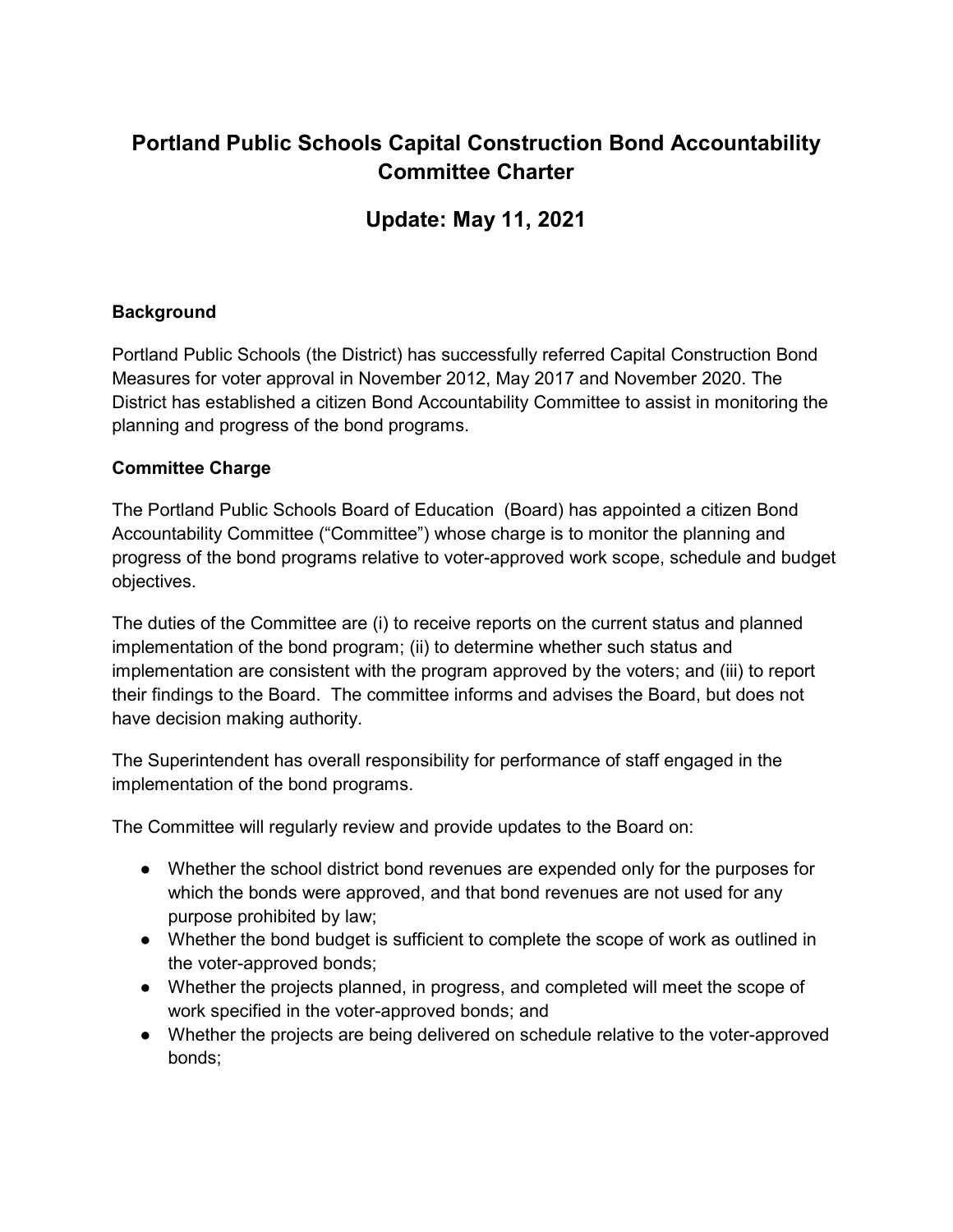The Committee will receive and review copies of annual performance audit reports and financial audit reports to ensure Bond revenues are expended in compliance with state law and the ballot measure language.

Additionally, the Committee may provide feedback and/or advice to the Board on one or more of the following topics:

- Alignment with the goals and principles of the Long Range Facilities Plan;
- Alignment with the goals of the Business Equity Policy;

• District standards and innovative practices for achieving lower maintenance and construction costs while improving operating efficiency, sustainability, and increasing building longevity;

• Historic preservation and school renovation opportunities compatible with the architecture of surrounding Portland neighborhoods;

- Potential capital partnerships for joint and shared use of PPS facilities;
- Implementation of appropriate ways to address seismic issues;
- Topics and scope for the annual performance audit work plan;
- Compliance with ADA; and
- Communicating key information related to the bonds to the School Board, public groups, organizations and stakeholders.

The Committee will also review future bond planning processes and materials and provide advice to the Board, prior to bond referral, on:

• Cost estimating processes related to proposed modernization efforts, new construction projects and other potential scopes of work.

• Bond development risk management strategies including project cost escalation assumptions, contingency assumptions, bond management cost estimates, etc.

The Committee may request additional documents and provide advice to PPS staff on topics agreed upon by the Committee and PPS staff.

The Committee will use the Racial Equity and Social Justice framework in its review of bond projects and in providing advice to the Board. Any recommendation from the Committee to the Board will include discussion of any possible impact on historically underserved student populations.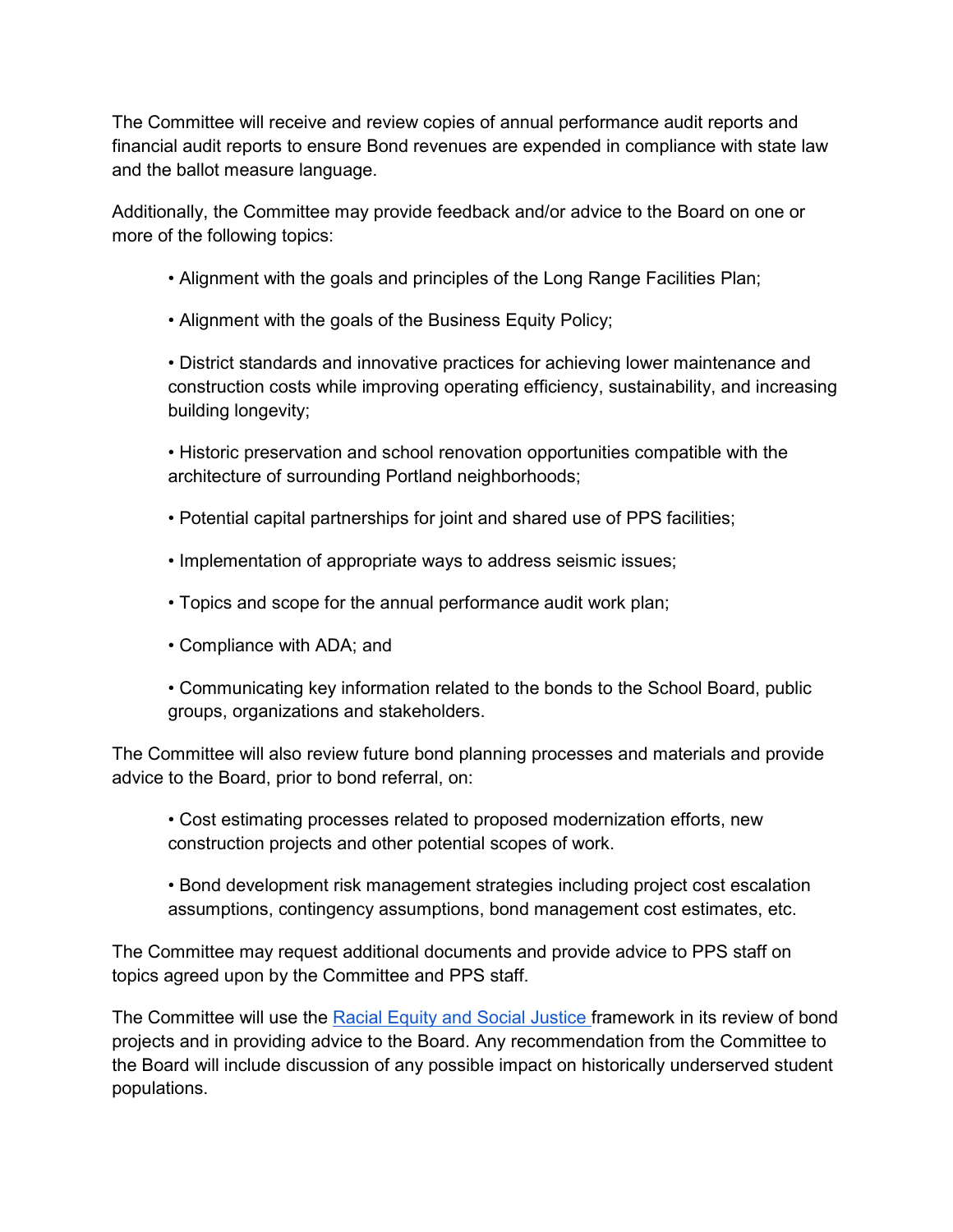The Committee will review regular reports produced by the District each year the bond proceeds are being spent. The Committee will use these documents to verify general compliance with the purposes set forth in the capital improvement programs as approved by the voters.

The Committee will report regularly to the Board or Board committee as requested by the Board.

The Committee will perform other reasonable duties requested by the Board.

## **Committee Membership**

The Committee shall consist of approximately seven to ten members reflective of the diversity of Portland. The Board will appoint committee members and a chairperson.

The committee shall be comprised of individuals with a commitment to fairness and transparency and belief in the role of the public sector as stewards of public funds.

Membership of the committee should display a commitment to and experience in one or more of the following:

- Building design, architecture, engineering
- Construction and/or construction financing
- Workforce equity and/or career learning equity
- Public contracting, budgeting, and/or auditing
- Business equity, Minority-owned, Women-Owned, or Emerging Small Business (MWESB) opportunities in public works
- One or more of the specific bond project scopes of work

 The Committee shall be comprised of a mix of individuals with a good reputation in the community for fairness and transparency, and a majority of the committee will be people with a combination of experience in building design; construction; construction financing; public contracting, budgeting, and/or auditing.

• The Committee members shall receive no direct or indirect compensation from the District for their services as members of the Committee.

• The Committee members may not have an active or pending contract with the District, nor enter into a contract during their term on the Committee.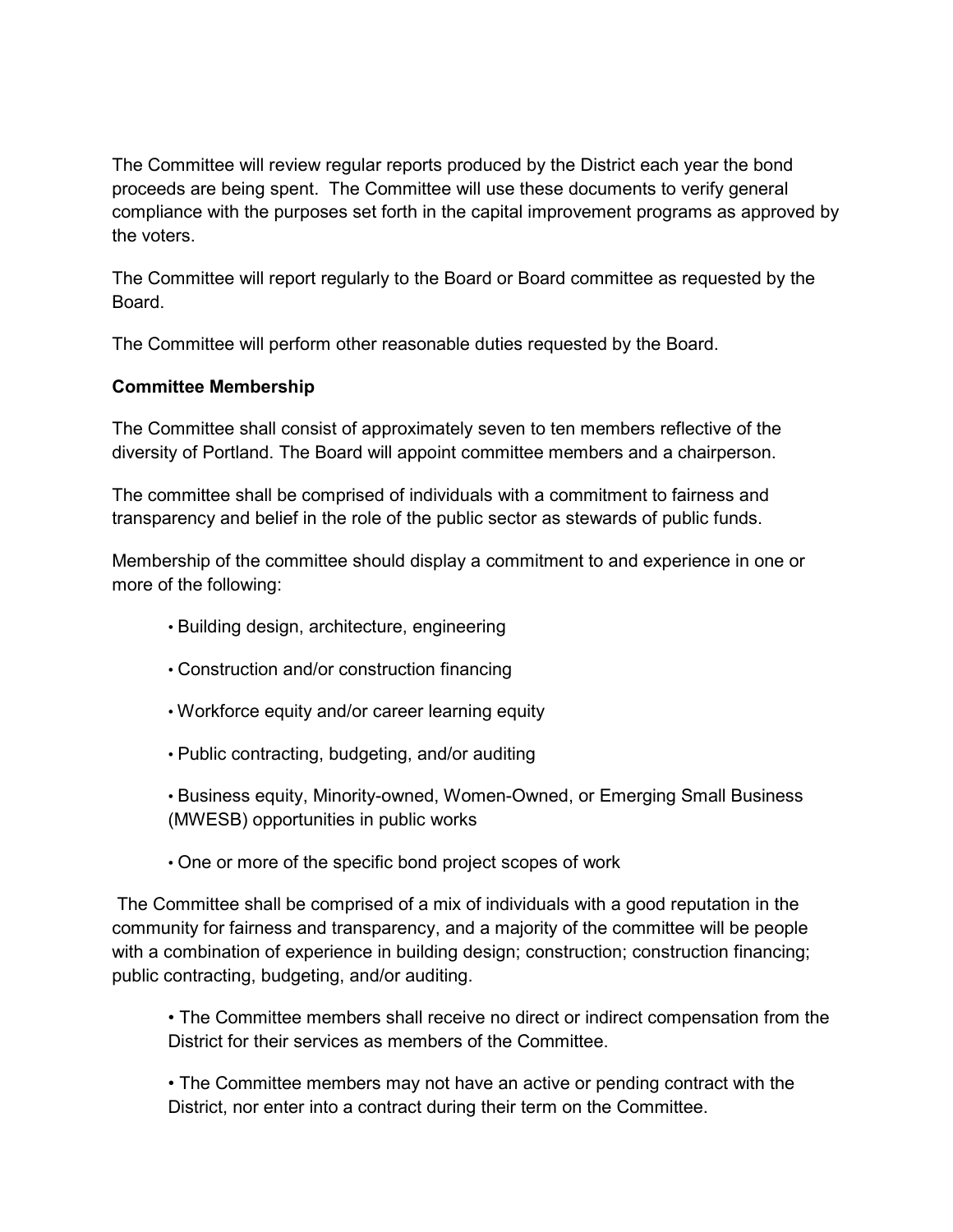• The Committee may not include any employee or official of the District, or any vendor, contractor or consultant of the District.

• A Committee member serves to advise the Board. If a Committee member resigns, violates the Committee Code of Ethics contained herein (see attachment), fails to attend two consecutive Committee meetings without reasonable excuse, or otherwise becomes unable to serve on the Committee, the Board may declare the position on the Committee to be vacant and appoint another qualified person to the Committee.

• Members are appointed to staggered 2-, 3- and 4-year terms and may reapply for consideration to serve additional terms. Effective July 1, 2019, a Committee member shall not hold the title of chairperson for more than 3 years. A Committee member may serve for a total of no more than eight years.

## **Committee Operations**

The Committee operates in an advisory capacity to the Board. The Committee is not responsible for the bond program or project outcomes and does not direct staff including any contracted staff, consultants, contractors or auditors. The charge to the Committee does not include:

- Approval of construction contracts;
- Approval of construction change orders;
- Appropriation of construction funds;
- Handling of legal matters;
- Approval or performance of audit scope of work;
- Approval of construction plans and schedules;
- Approval of the sale of bonds;
- Priorities and order of construction for the bond projects;

• Selection of architects, engineers, construction managers, project managers, and such other professional service firms;

• The approval of the scope or design for any project;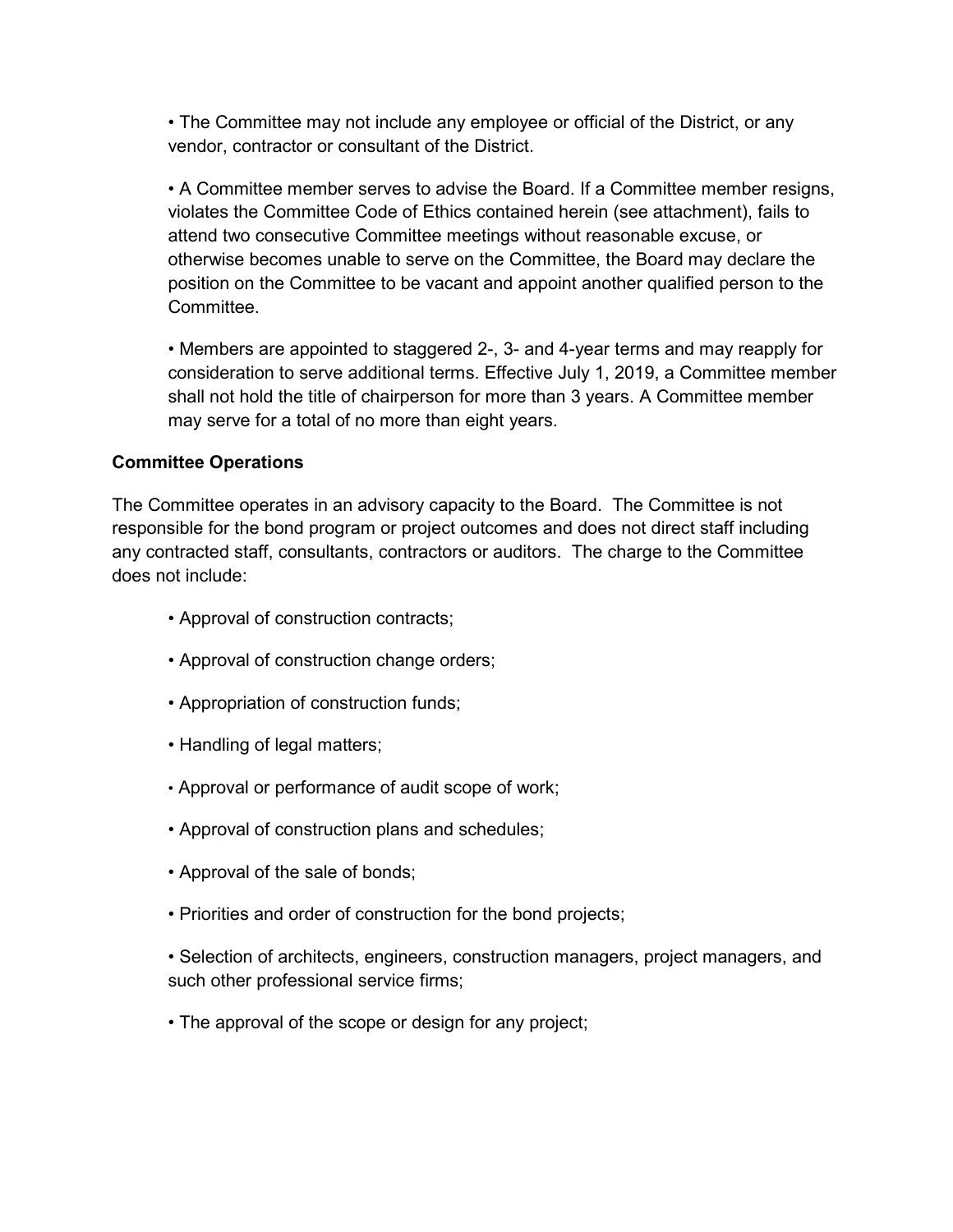• The selection of independent audit firm(s), performance audit consultants and such other consultants as are necessary to support the performance of the Bond Program;

• Setting or approving schedules of design and construction activities;

• Activities, roles or responsibilities that have been designated by the Superintendent or her designee to staff or consultants, or any policy-making responsibilities;

- Approval of future bond scopes of work; or
- Approval of current or future project cost estimates.

#### **Committee Meetings**

• The Committee will meet no less than quarterly or as requested by the Board.

• Committee meetings are advisory and not related to formal decision-making by the Board. Committee meetings shall include opportunity for public comments.

• The Superintendent will assign and delegate the appropriate level of staff to support the Committee's work.

• District staff will provide necessary technical and administrative assistance as follows:

o A meeting room, including any necessary audio/visual equipment;

 $\circ$  Preparation and copies of any documentary meeting materials, such as agendas and reports; and distribution of those materials to the committee in a timely manner.

o Provision of reports covering the School Bond Programs.

 $\circ$  Preparation of Committee meeting minutes and posting for public viewing and use on the PPS web site.

 $\circ$  District staff will attend Committee meetings in order to report on the status of capital improvement projects, to respond to questions, and to receive advice and counsel on the overall bond programs or any of their component parts. District project consultants may attend Committee meetings at the discretion of District staff.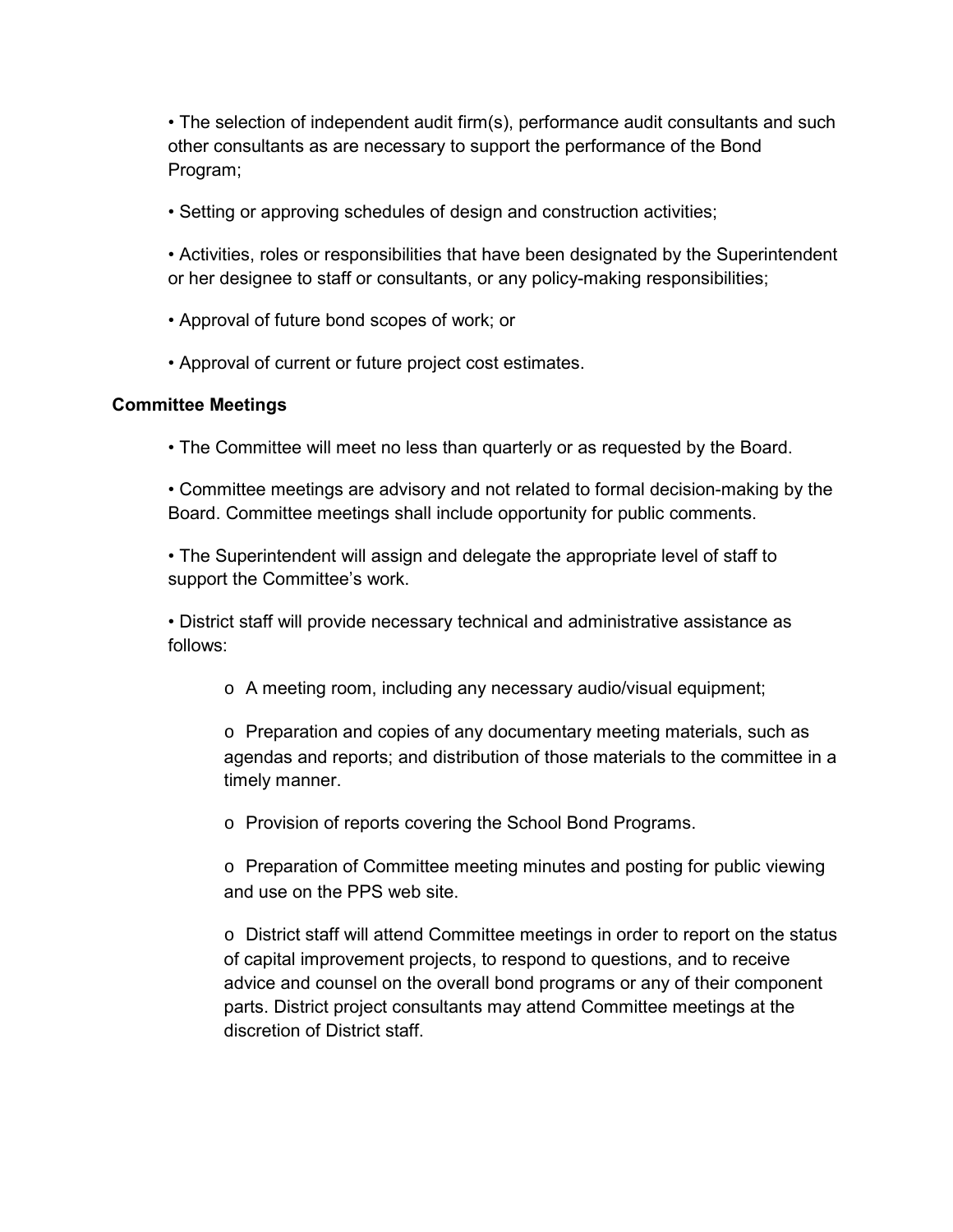## **Attachment**

# **Portland Public Schools Capital Construction**

## **Bond Citizen Accountability Committee:**

## **Code of Ethics**

A Code of Ethics provides general guidelines for Committee members to follow in carrying out their roles. Not all ethical issues that Committee members face are covered in this Code. However, this Code captures some of the critical areas that help define ethical and professional conduct for Committee members. Committee members are expected to strictly adhere to the provisions of this Code of Ethics.

#### **Policy**

Each Committee member must uphold the federal and Oregon Constitutions; the laws and regulations of the United States and the State of Oregon, including complying fully with the ethics laws found within ORS Chapter 244; and the policies, procedures, rules, and regulations of the District. Additionally, Committee members shall:

- Act in the best interest of the District and the public
- Make service on the Committee a high personal priority by participating constructively and consistently in Committee work
- Prepare for meetings by reading the agenda and supporting material and learning about the subject matter
- Participate in rational, informed deliberations by considering reliable information and thinking critically
- Use one's own judgment versus following the lead of others
- Be committed to serving the District as a whole rather than any part or any personal or political cause
- Avoid conflicts of interest or the appearance thereof
- Provide advice and counsel untainted by personal, professional, or political interest
- Adhere to the highest standards of personal and professional behavior